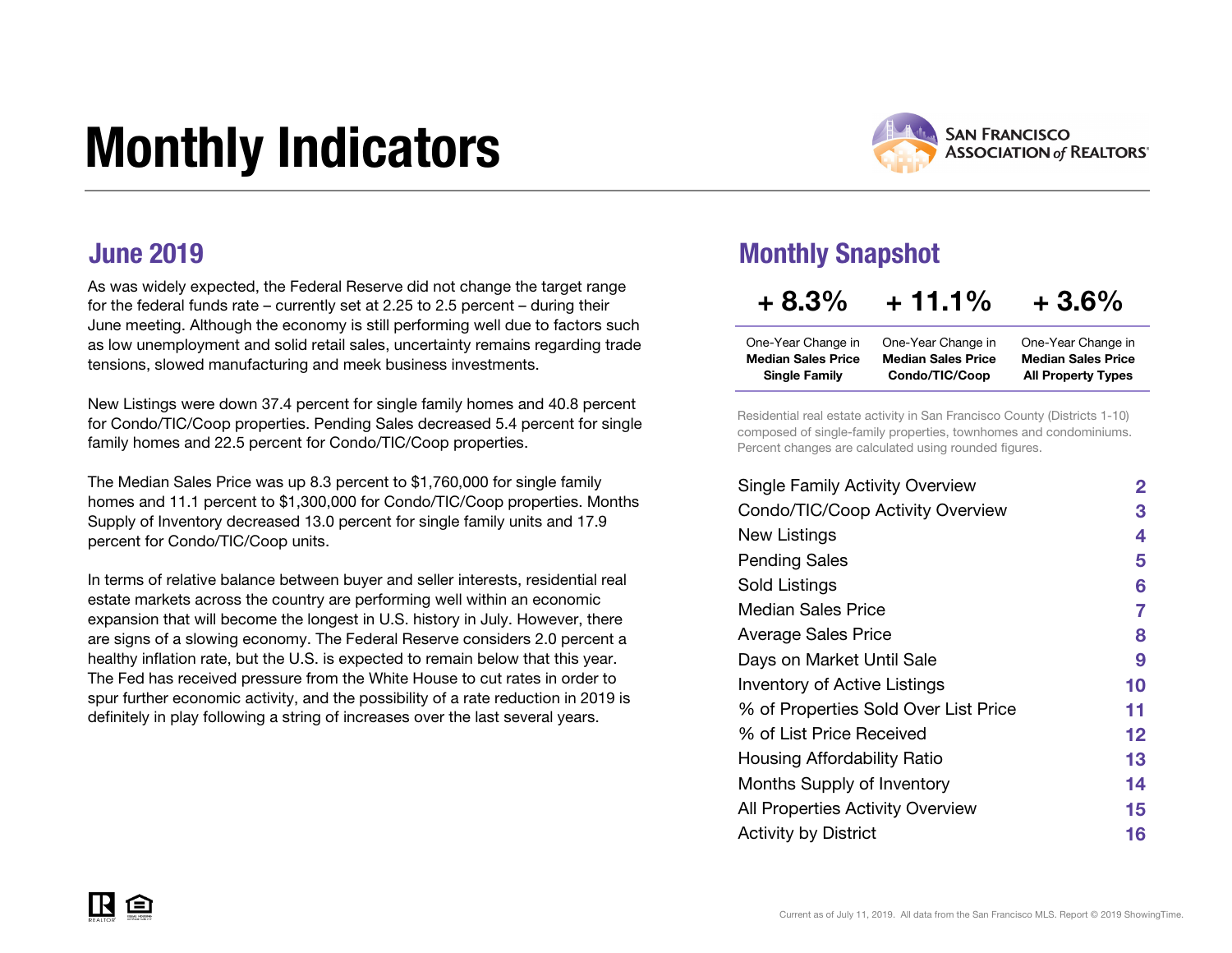# Single Family Activity Overview

Key metrics by report month and for year-to-date (YTD) starting from the first of the year.



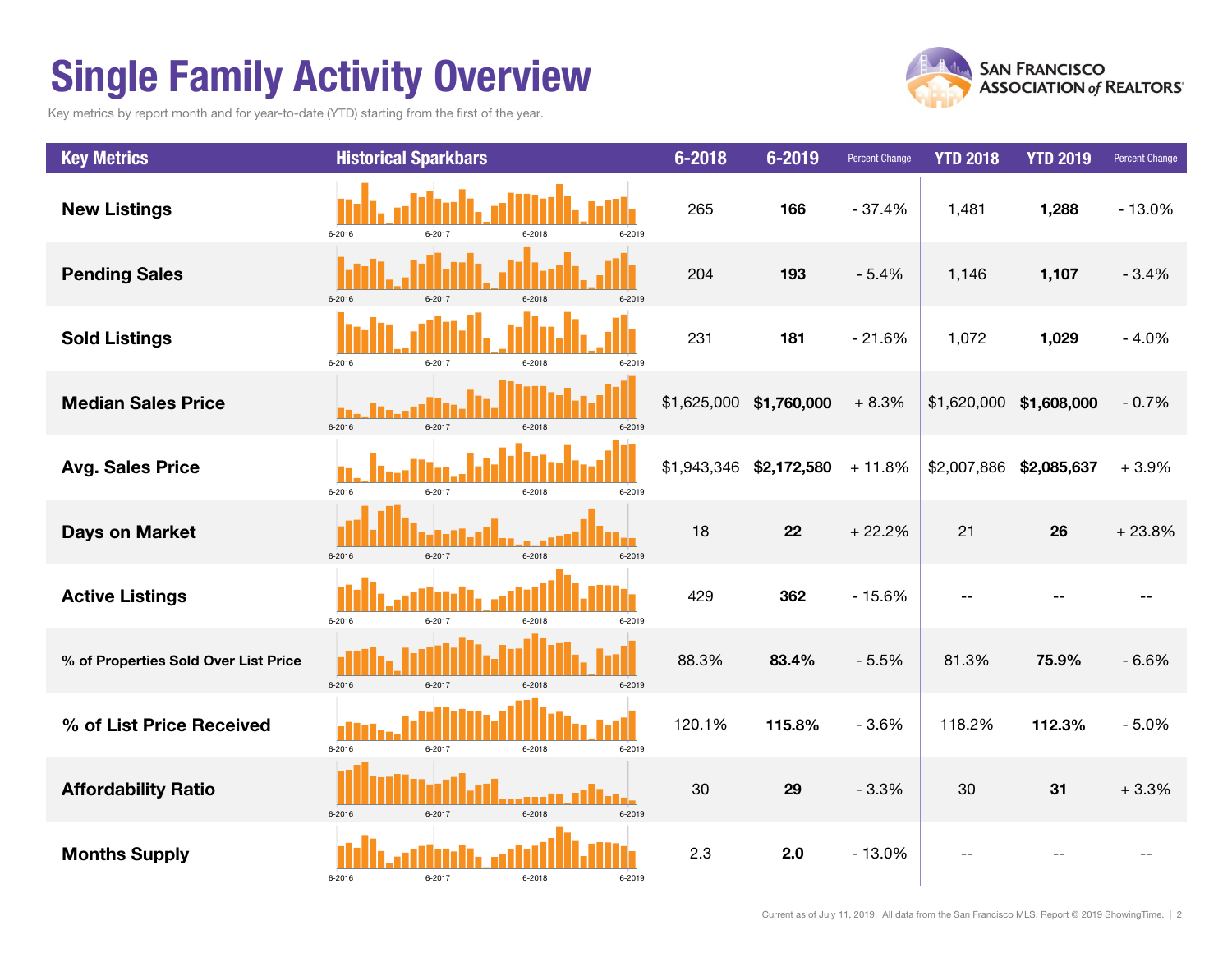# Condo/TIC/Coop Activity Overview

Key metrics by report month and for year-to-date (YTD) starting from the first of the year.



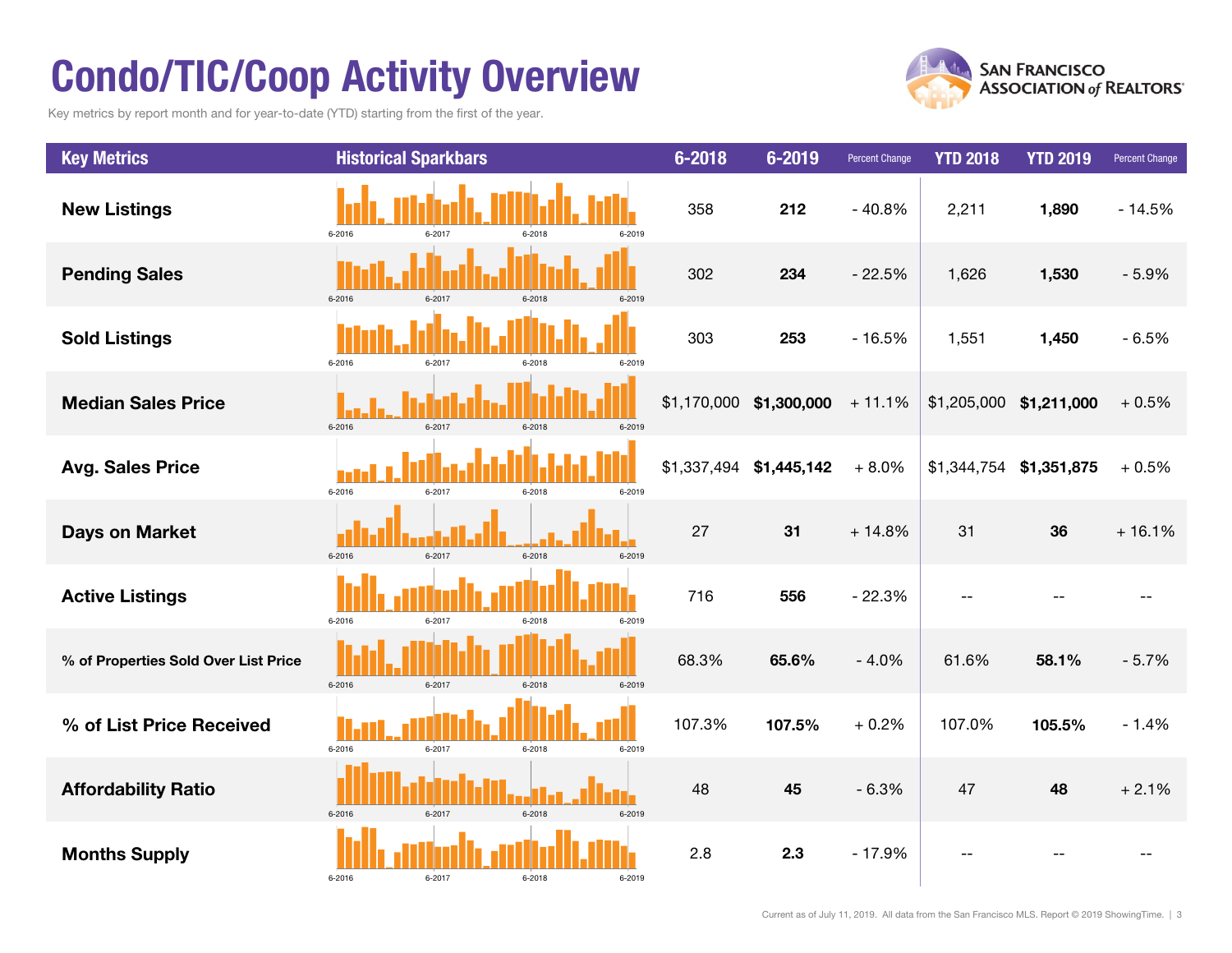### New Listings

A count of the properties that have been newly listed on the market in a given month.





| <b>New Listings</b> | Single<br>Family | Year-Over-Year<br>Change | Condo/TIC/<br>Coop | Year-Over-Year<br>Change |
|---------------------|------------------|--------------------------|--------------------|--------------------------|
| Jul-2018            | 239              | $+13.3%$                 | 260                | $-5.1%$                  |
| Aug-2018            | 249              | $+16.4%$                 | 311                | $+6.1%$                  |
| Sep-2018            | 338              | $+12.3%$                 | 452                | $+3.0%$                  |
| Oct-2018            | 258              | $+7.9\%$                 | 341                | $+3.6\%$                 |
| Nov-2018            | 158              | $+9.0\%$                 | 195                | $-6.7\%$                 |
| Dec-2018            | 81               | $+3.8\%$                 | 122                | $-5.4\%$                 |
| Jan-2019            | 220              | $+17.0%$                 | 350                | $-5.1%$                  |
| Feb-2019            | 185              | $-11.1%$                 | 300                | $-16.0\%$                |
| Mar-2019            | 230              | $-17.3%$                 | 339                | $-10.6%$                 |
| Apr-2019            | 236              | $-12.9%$                 | 361                | $-4.5%$                  |
| May-2019            | 251              | $-7.4\%$                 | 328                | $-11.4%$                 |
| Jun-2019            | 166              | $-37.4\%$                | 212                | $-40.8%$                 |
| 12-Month Avg        | 218              | $-2.2\%$                 | 298                | $-8.1\%$                 |

#### Historical New Listings by Month

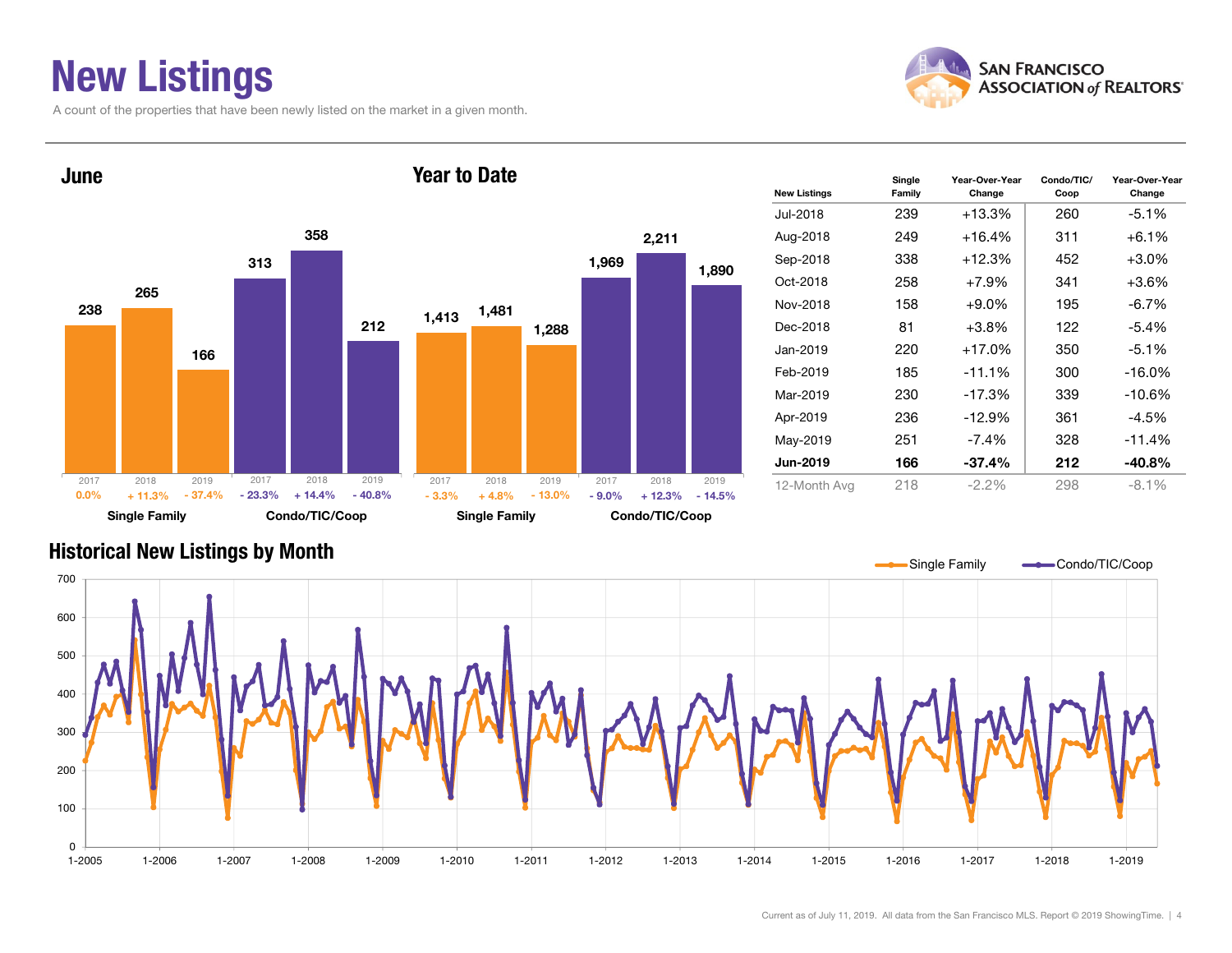### Pending Sales

A count of the properties on which offers have been accepted in a given month.





#### Historical Pending Sales by Month

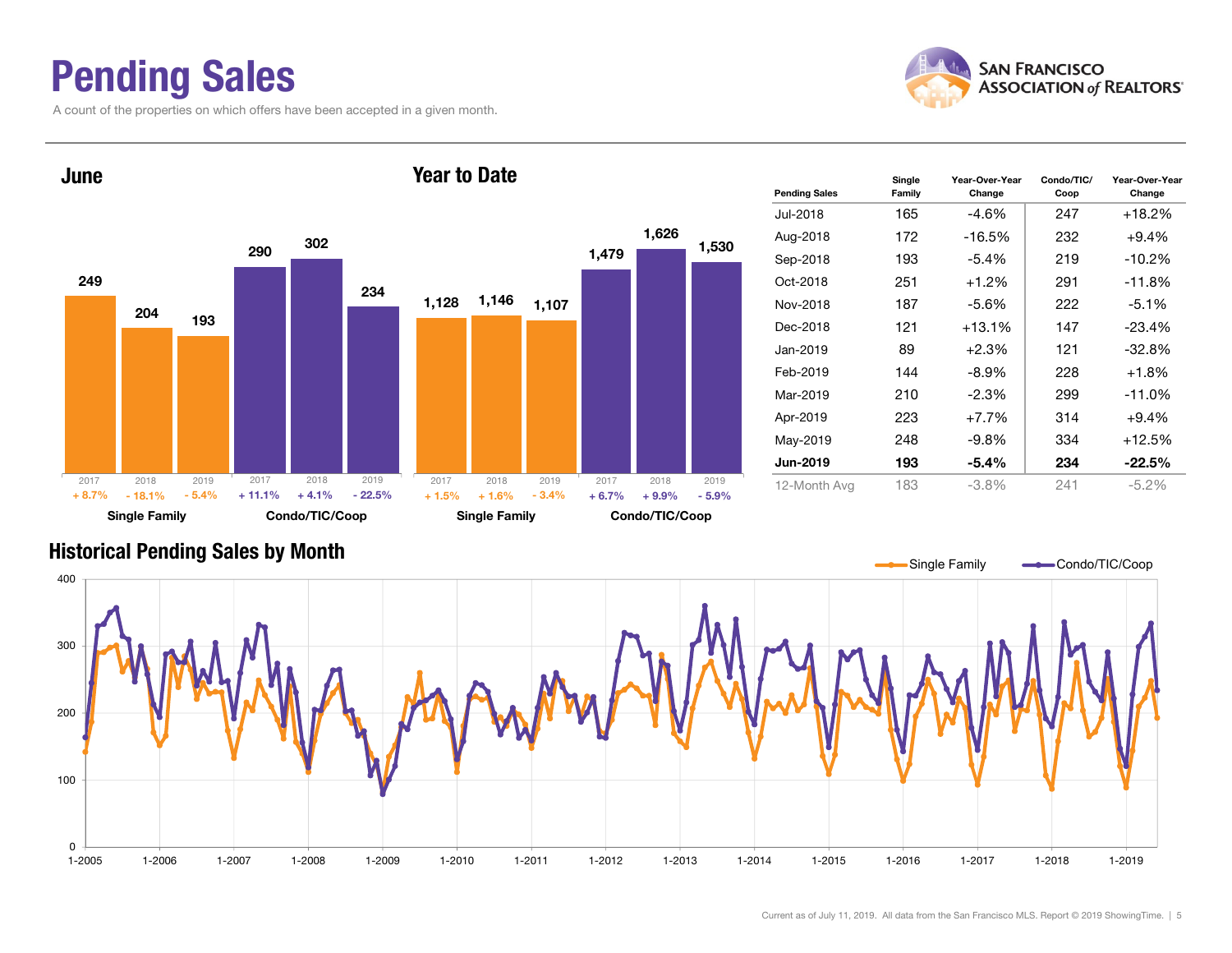# Sold Listings

A count of the actual sales that closed in a given month.





| <b>Sold Listings</b> | Single<br>Family | Year-Over-Year<br>Change | Condo/TIC/<br>Coop | Year-Over-Year<br>Change |
|----------------------|------------------|--------------------------|--------------------|--------------------------|
| Jul-2018             | 192              | -8.6%                    | 273                | +14.2%                   |
| Aug-2018             | 192              | $-9.9\%$                 | 260                | +18.7%                   |
| Sep-2018             | 147              | $-16.9%$                 | 183                | $+4.6%$                  |
| Oct-2018             | 248              | $+6.0\%$                 | 293                | -5.8%                    |
| Nov-2018             | 220              | $-10.2%$                 | 264                | $-5.0\%$                 |
| Dec-2018             | 160              | $+7.4%$                  | 194                | $-22.4\%$                |
| Jan-2019             | 100              | $+5.3\%$                 | 114                | $-23.5%$                 |
| Feb-2019             | 113              | $+5.6%$                  | 164                | $-18.8%$                 |
| Mar-2019             | 172              | $-14.0%$                 | 264                | -8.7%                    |
| Apr-2019             | 226              | $+18.9%$                 | 318                | $+7.4%$                  |
| May-2019             | 237              | -4.8%                    | 337                | $+8.0%$                  |
| <b>Jun-2019</b>      | 181              | -21.6%                   | 253                | -16.5%                   |
| 12-Month Avg         | 182              | $-4.9\%$                 | 243                | $-3.5%$                  |

#### Historical Sold Listings by Month

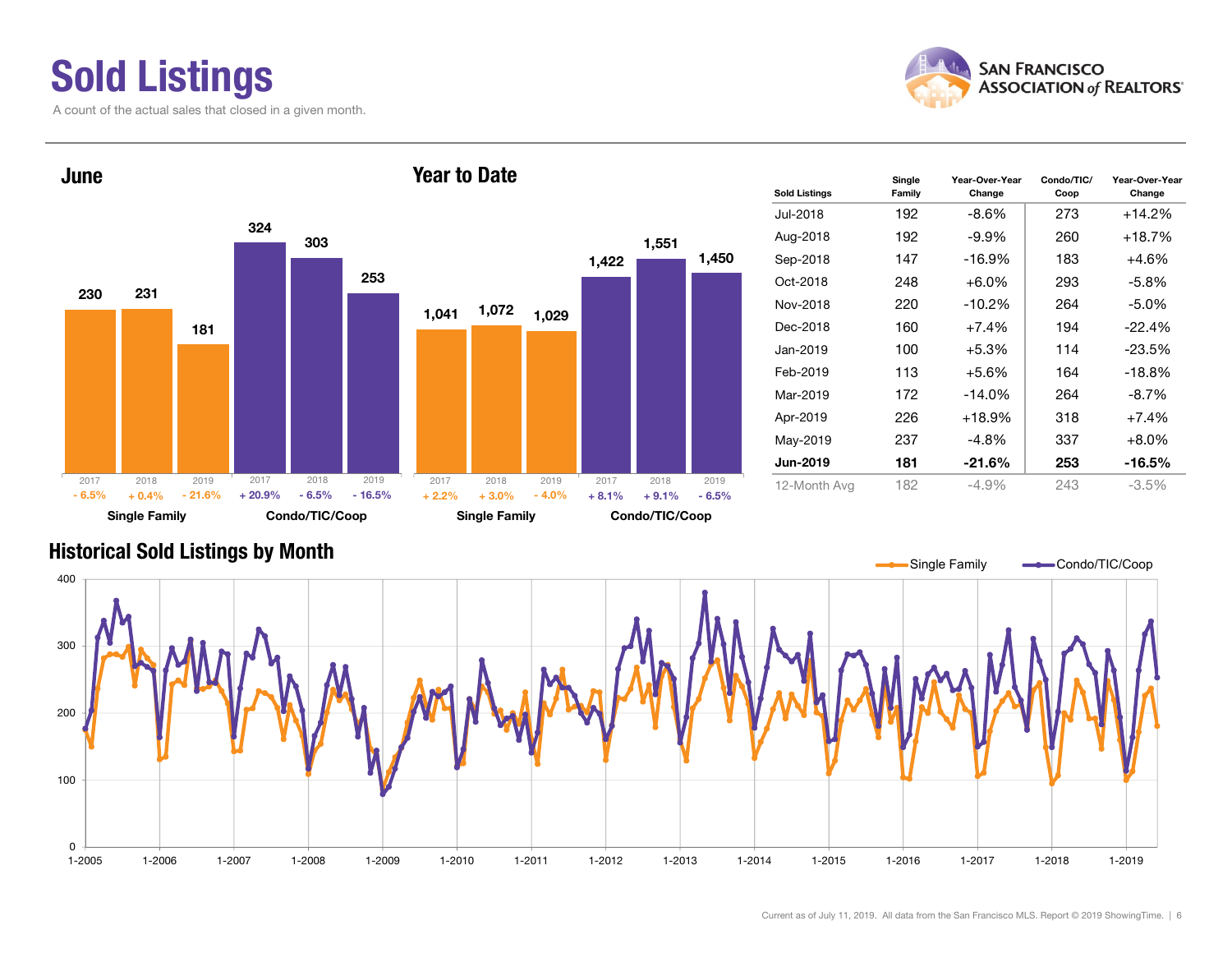### Median Sales Price

Point at which half of the sales sold for more and half sold for less, not accounting for seller concessions, in a given month.





| <b>Median Sales Price</b> | Single<br>Family | Year-Over-Year<br>Change | Condo/TIC/<br>Coop | Year-Over-Year<br>Change |
|---------------------------|------------------|--------------------------|--------------------|--------------------------|
| Jul-2018                  | \$1,626,250      | +16.2%                   | \$1,150,000        | $0.0\%$                  |
| Aug-2018                  | \$1,544,000      | $+12.3%$                 | \$1,234,400        | $+5.1%$                  |
| Sep-2018                  | \$1,500,000      | $+13.6%$                 | \$1,150,000        | $+5.0%$                  |
| Oct-2018                  | \$1,600,000      | $+1.6%$                  | \$1,215,000        | $+6.6%$                  |
| Nov-2018                  | \$1,427,500      | $-4.5%$                  | \$1,193,625        | $-3.5%$                  |
| Dec-2018                  | \$1,492,500      | $+2.9%$                  | \$1,170,000        | $+4.5%$                  |
| Jan-2019                  | \$1,389,000      | $+4.4\%$                 | \$1,040,000        | -5.5%                    |
| Feb-2019                  | \$1,500,000      | -11.8%                   | \$1,130,000        | $+4.1%$                  |
| Mar-2019                  | \$1,650,000      | $-2.2\%$                 | \$1,247,500        | $-0.2\%$                 |
| Apr-2019                  | \$1,612,500      | $-2.2\%$                 | \$1,222,500        | $-2.2\%$                 |
| May-2019                  | \$1,695,000      | $+4.7%$                  | \$1,245,000        | $-1.0%$                  |
| Jun-2019                  | \$1,760,000      | $+8.3%$                  | \$1,300,000        | +11.1%                   |
| 12-Month Avg*             | \$1,579,500      | $+4.6%$                  | \$1,200,000        | $+1.7%$                  |

\* Median Sales Price for all properties from July 2018 through June 2019. This is not the average of the individual figures above.



### Historical Median Sales Price by Month

Single Family **Condo/TIC/Coop**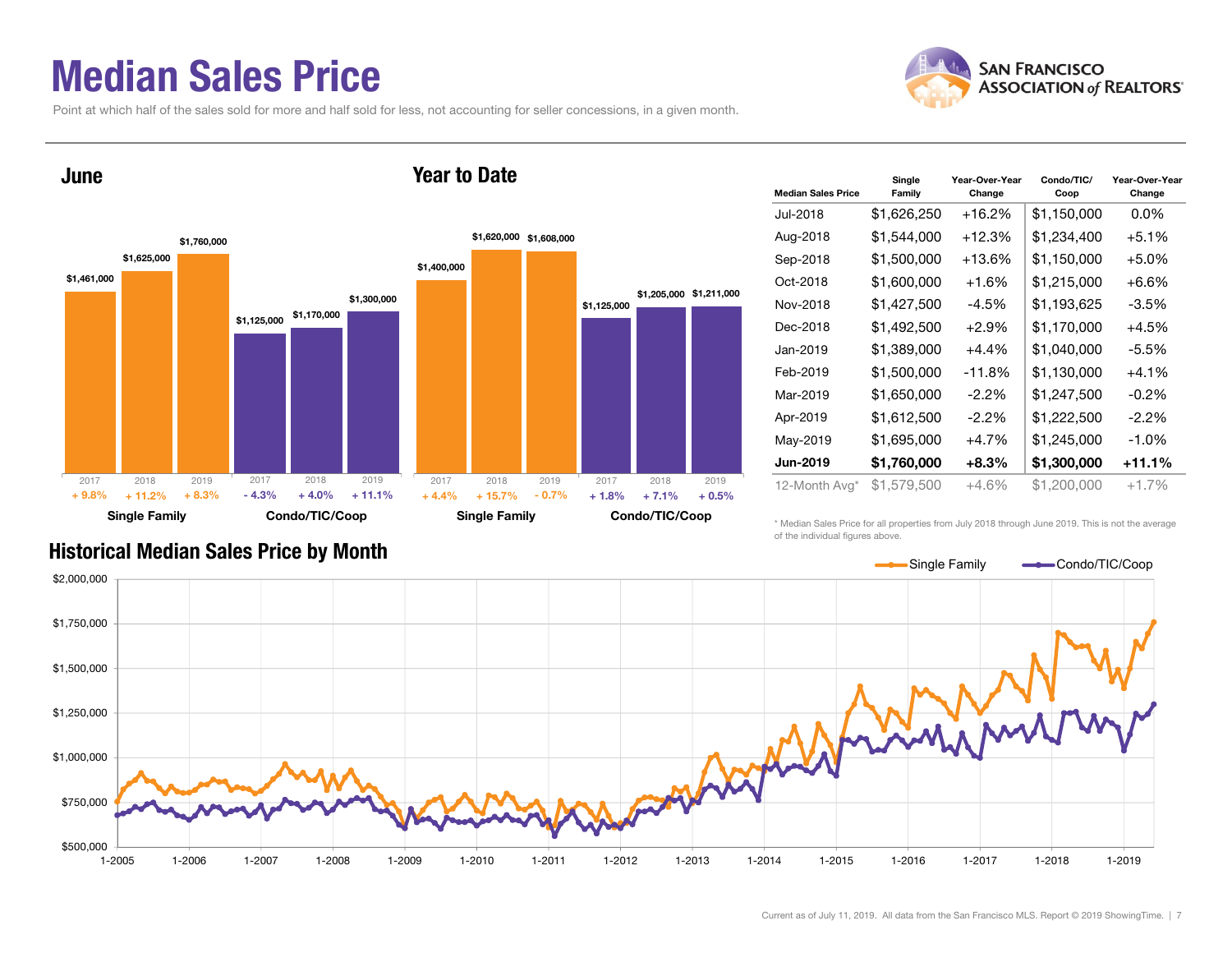### Average Sales Price

June

Average sales price for all closed sales, not accounting for seller concessions, in a given month.



\$1,727,201 \$1,351,503 \$1,337,494 \$1,943,346 \$2,172,580 \$1,445,142 Single Family Condo/TIC/Coop \$1,792,836 \$1,308,456 \$1,344,754 \$1,351,875 \$2,007,886 \$2,085,637 Single Family Condo/TIC/Coop 2017 2018 2019+ 12.5% $\%$  + 11.8% + 10.9% - 1.0% + 8.0% + 5.2% + 12.0% + 3.9% + 4.3% + 2.8%  $+2.8\%$   $+0.5\%$ 2017 2018 2019 2017 2018 2019 2017 2018 2019 - 1.4% $+ 11.8\% + 10.9\% - 1.0\% + 8.0\% + 5.2\%$  $+ 12.0\% + 3.9\% + 4.3\%$ 

Year to Date

| Avg. Sales Price | Single<br>Family | Year-Over-Year<br>Change | Condo/TIC/<br>Coop | Year-Over-Year<br>Change |
|------------------|------------------|--------------------------|--------------------|--------------------------|
| Jul-2018         | \$1,969,483      | $+13.3%$                 | \$1,242,275        | $-0.1%$                  |
| Aug-2018         | \$1,834,962      | +17.6%                   | \$1,347,161        | $+6.1%$                  |
| Sep-2018         | \$1,819,330      | $+12.9%$                 | \$1,255,936        | $+3.2%$                  |
| Oct-2018         | \$2,152,125      | $+7.5%$                  | \$1,343,310        | $+5.3%$                  |
| Nov-2018         | \$1,864,335      | $+6.2\%$                 | \$1,263,347        | -8.9%                    |
| Dec-2018         | \$1,786,072      | -6.4%                    | \$1,329,973        | $+5.2%$                  |
| Jan-2019         | \$1,751,963      | $-2.0\%$                 | \$1,177,310        | $-10.9%$                 |
| Feb-2019         | \$1,871,058      | $-11.2%$                 | \$1,363,140        | $+7.8%$                  |
| Mar-2019         | \$2,046,399      | $+5.0%$                  | \$1,338,592        | $-2.4%$                  |
| Apr-2019         | \$2,235,456      | $+2.3%$                  | \$1,363,076        | $+2.1%$                  |
| May-2019         | \$2,147,949      | $+6.3%$                  | \$1,335,263        | -4.6%                    |
| Jun-2019         | \$2,172,580      | +11.8%                   | \$1,445,142        | $+8.0\%$                 |
| 12-Month Avg*    | \$1,998,934      | +6.5%                    | \$1,324,850        | $+0.8\%$                 |

#### Historical Average Sales Price by Month

\* Avg. Sales Price for all properties from July 2018 through June 2019. This is not the average of the individual figures above.

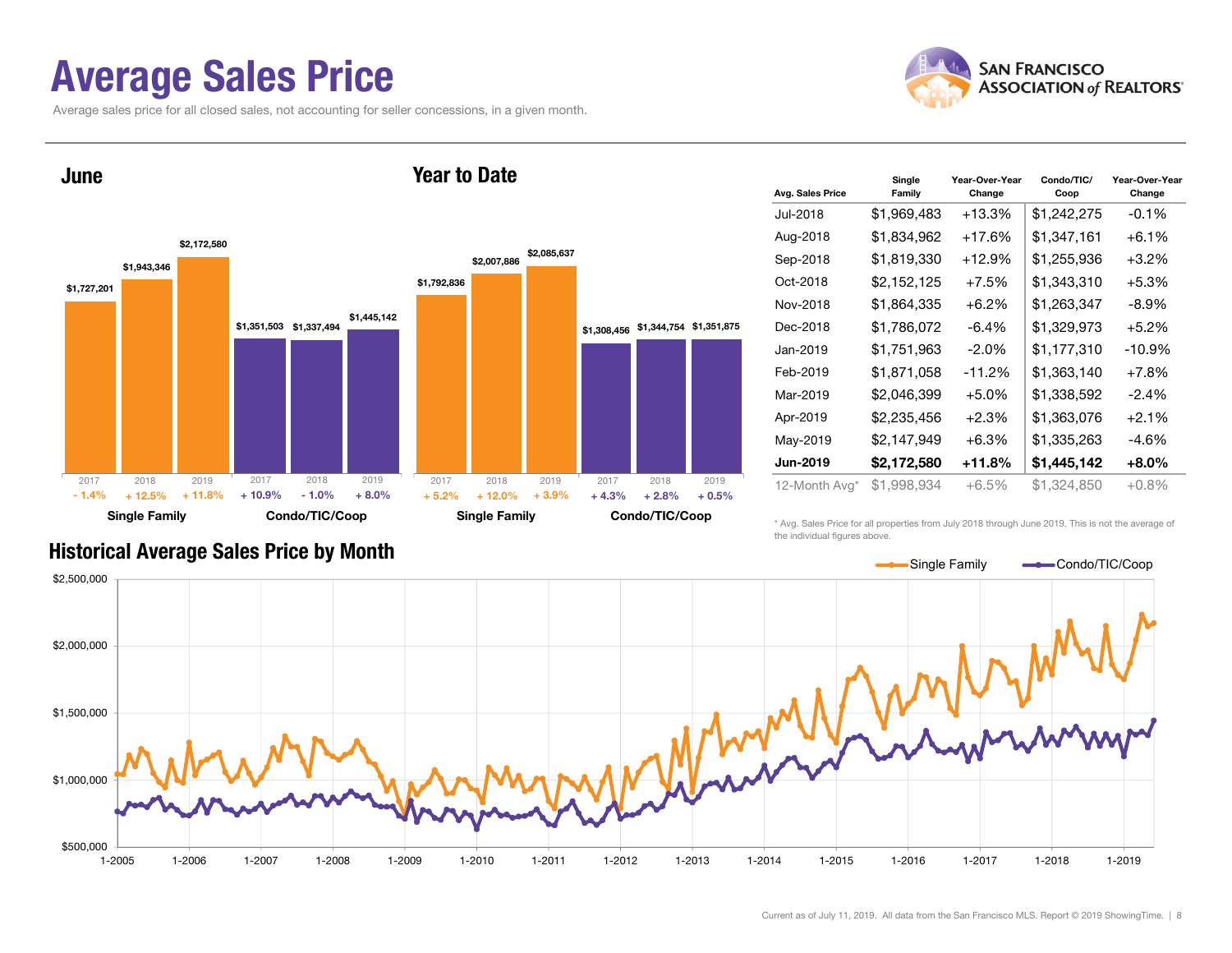### Days on Market Until Sale

Average number of days between when a property is listed and when an offer is accepted in a given month.





| Days on Market  | Single<br>Family | Year-Over-Year<br>Change | Condo/TIC/<br>Coop | Year-Over-Year<br>Change |
|-----------------|------------------|--------------------------|--------------------|--------------------------|
| Jul-2018        | 21               | $-12.5%$                 | 31                 | $-6.1\%$                 |
| Aug-2018        | 22               | $-18.5%$                 | 36                 | $-12.2%$                 |
| Sep-2018        | 24               | $-14.3%$                 | 30                 | $-28.6%$                 |
| Oct-2018        | 24               | $+9.1%$                  | 27                 | $-12.9%$                 |
| Nov-2018        | 26               | $0.0\%$                  | 38                 | $+8.6%$                  |
| Dec-2018        | 33               | $+17.9%$                 | 44                 | $-2.2\%$                 |
| Jan-2019        | 39               | $+18.2%$                 | 55                 | $0.0\%$                  |
| Feb-2019        | 29               | $+31.8%$                 | 40                 | $+8.1%$                  |
| Mar-2019        | 26               | $+18.2%$                 | 35                 | +34.6%                   |
| Apr-2019        | 26               | $+44.4%$                 | 38                 | +46.2%                   |
| May-2019        | 22               | $+10.0\%$                | 29                 | $+7.4%$                  |
| <b>Jun-2019</b> | 22               | $+22.2\%$                | 31                 | +14.8%                   |
| 12-Month Avg*   | 25               | $+7.9%$                  | 35                 | $+2.5%$                  |

#### Historical Days on Market Until Sale by Month

\* Days on Market for all properties from July 2018 through June 2019. This is not the average of the individual figures above.

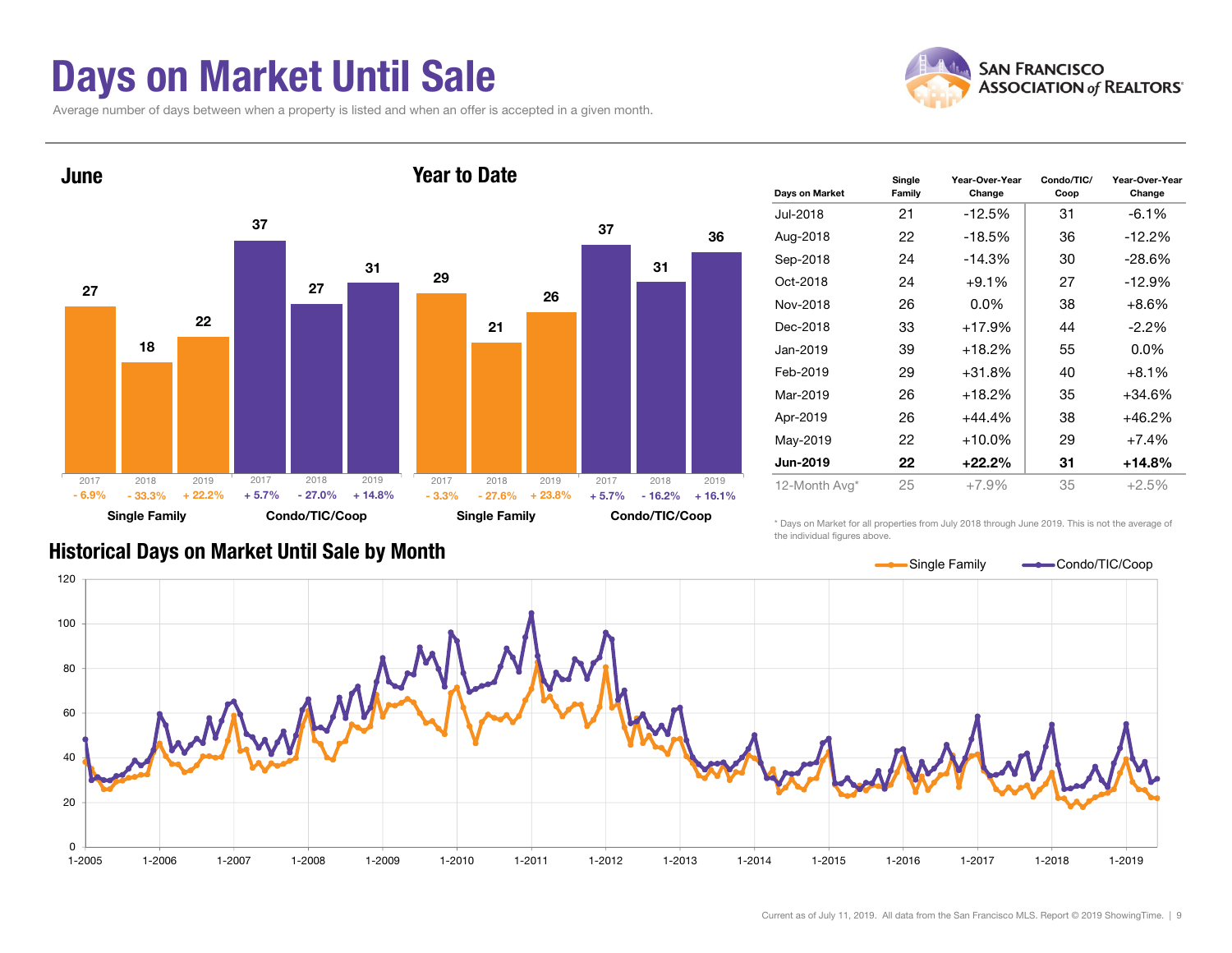### Inventory of Active Listings

The number of properties available for sale in active status at the end of a given month.



Condo/TIC/

Year-Over-Year



|  | <b>Historical Inventory of Active Listings by Month</b> |  |  |  |
|--|---------------------------------------------------------|--|--|--|
|--|---------------------------------------------------------|--|--|--|

| <b>Active Listings</b> | <br>Family | Change    | Coop | Change    |
|------------------------|------------|-----------|------|-----------|
| Jul-2018               | 461        | $+17.6%$  | 656  | $+8.8%$   |
| Aug-2018               | 489        | $+32.5%$  | 669  | $+9.3%$   |
| Sep-2018               | 590        | $+35.9%$  | 847  | $+12.0%$  |
| Oct-2018               | 539        | $+33.7%$  | 832  | $+20.9\%$ |
| Nov-2018               | 460        | $+42.0%$  | 710  | $+18.9%$  |
| Dec-2018               | 324        | $+44.6%$  | 503  | $+21.2%$  |
| Jan-2019               | 439        | $+38.1%$  | 676  | +16.6%    |
| Feb-2019               | 448        | $+27.6%$  | 700  | $+6.5%$   |
| Mar-2019               | 445        | $+12.7%$  | 683  | $+4.3%$   |
| Apr-2019               | 442        | $+2.3%$   | 685  | $-2.7%$   |
| May-2019               | 411        | $+1.5%$   | 639  | $-11.7%$  |
| <b>Jun-2019</b>        | 362        | $-15.6\%$ | 556  | $-22.3%$  |
| 12-Month Avg*          | 451        | $+20.9%$  | 680  | $+5.8%$   |
|                        |            |           |      |           |

Year-Over-Year

**Single** 

\* Active Listings for all properties from July 2018 through June 2019. This is not the average of the individual figures above.

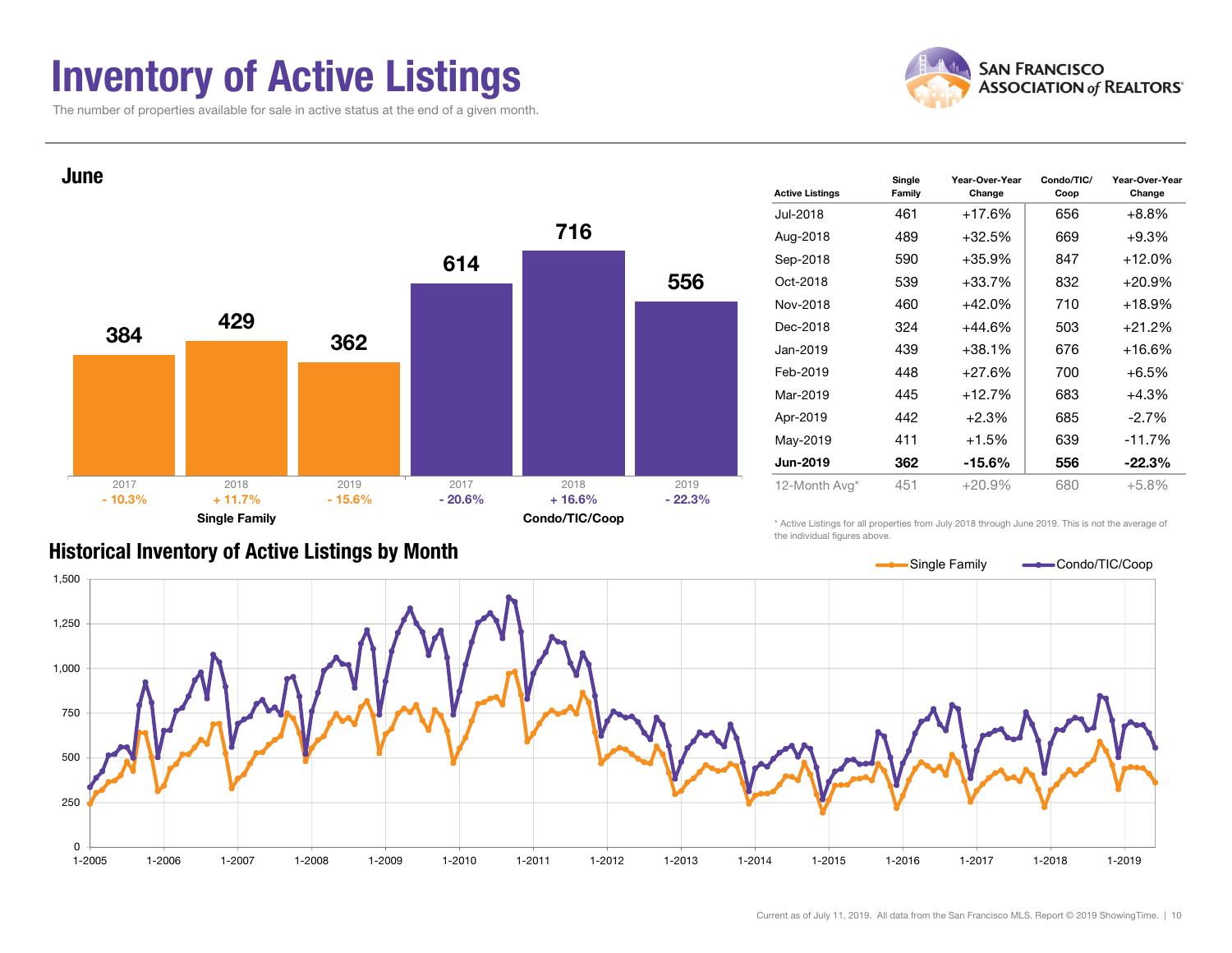### % of Properties Sold Over List Price

Percentage found when dividing the number of properties sold by properties sold over its original list price, not accounting for seller concessions.



| % of Properties<br>Sold Over List Price | Single<br>Family | Year-Over-Year<br>Change | Condo/TIC/<br>Coop | Year-Over-Year<br>Change |
|-----------------------------------------|------------------|--------------------------|--------------------|--------------------------|
| Jul-2018                                | 85.4%            | $+4.9%$                  | 63.4%              | $+1.0%$                  |
| Aug-2018                                | 80.2%            | $+2.3%$                  | 57.7%              | -4.9%                    |
| Sep-2018                                | 81.6%            | $-5.0\%$                 | 63.4%              | $+19.4%$                 |
| Oct-2018                                | 82.7%            | $-1.3%$                  | 68.3%              | $+2.6%$                  |
| Nov-2018                                | 73.6%            | $-8.9\%$                 | 54.5%              | $-6.5%$                  |
| Dec-2018                                | 68.1%            | $-7.0\%$                 | 45.9%              | $-15.6%$                 |
| Jan-2019                                | 60.0%            | $-14.9%$                 | 41.2%              | $+22.6%$                 |
| Feb-2019                                | 77.9%            | $-3.1\%$                 | 53.0%              | $-10.0\%$                |
| Mar-2019                                | 73.3%            | $-5.4%$                  | 56.1%              | $-5.2\%$                 |
| Apr-2019                                | 73.9%            | $-5.1%$                  | 55.3%              | $-17.0\%$                |
| May-2019                                | 79.7%            | $-5.9%$                  | 64.7%              | $-4.3%$                  |
| Jun-2019                                | 83.4%            | $-5.5%$                  | 65.6%              | $-4.0\%$                 |
| 12-Month Avg                            | 77.5%            | -4.4%                    | 58.8%              | -3.3%                    |

#### Historical % of Properties Sold Over List Price by Month

\* % of Properties Sold Over List Price for all properties from July 2018 through June 2019. This is not the average of the individual figures above.



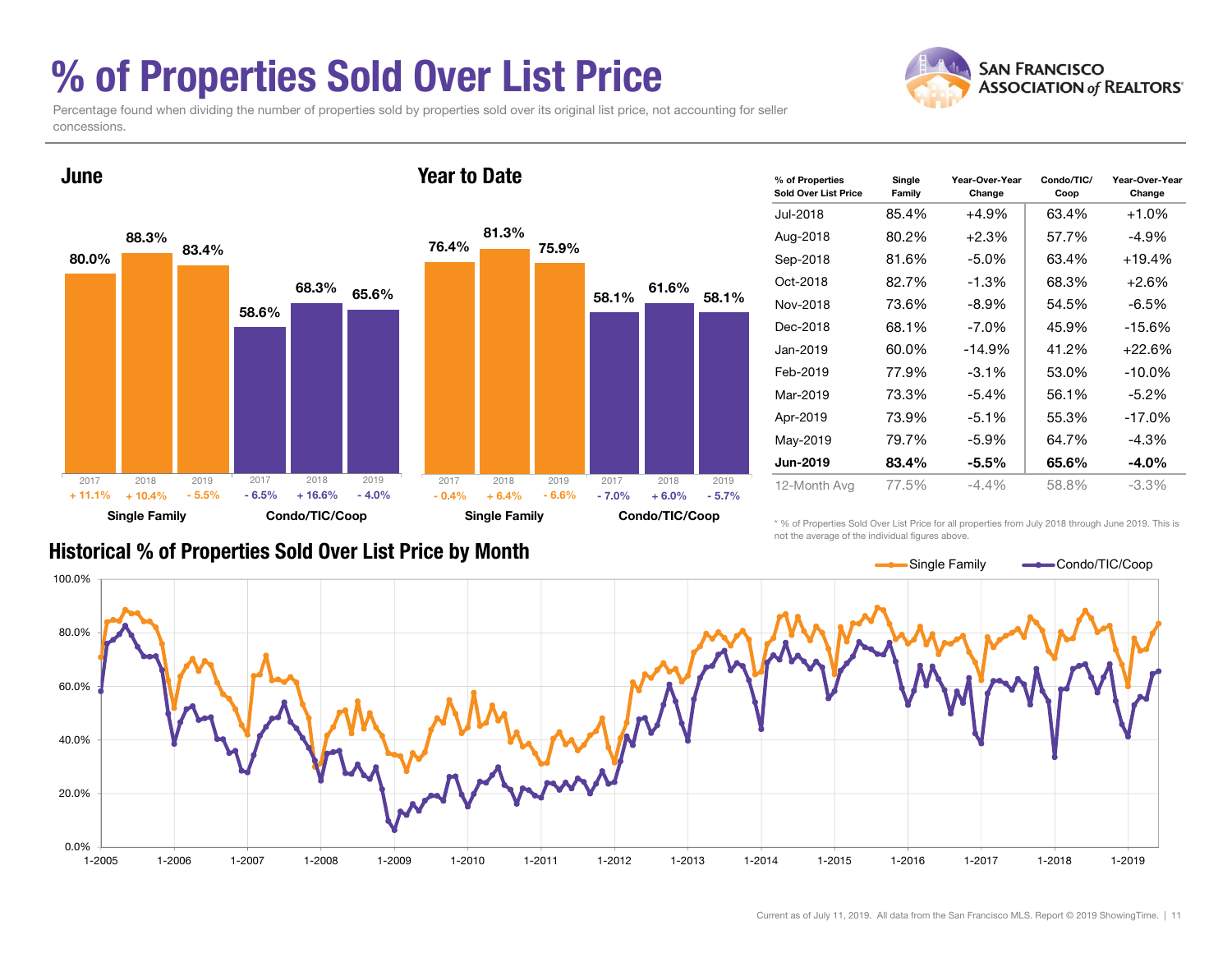### % of List Price Received



Percentage found when dividing a property's sales price by its most recent list price, then taking the average for all properties sold in a given month, not accounting for seller concessions.



| % of List Price<br>Received | Single<br>Family | Year-Over-Year<br>Change | Condo/TIC/<br>Coop | Year-Over-Year<br>Change |
|-----------------------------|------------------|--------------------------|--------------------|--------------------------|
| Jul-2018                    | 117.2%           | $+0.1%$                  | 107.1%             | $+1.0%$                  |
| Aug-2018                    | 114.7%           | $-0.6\%$                 | 105.6%             | $-0.1%$                  |
| Sep-2018                    | 115.3%           | $-0.9%$                  | 106.5%             | $+1.6%$                  |
| Oct-2018                    | 114.0%           | $-1.4%$                  | 107.7%             | $+1.0\%$                 |
| Nov-2018                    | 111.2%           | $-3.7%$                  | 104.1%             | $-0.4%$                  |
| Dec-2018                    | 110.5%           | $-3.3\%$                 | 102.1%             | $-1.6%$                  |
| Jan-2019                    | 106.0%           | $-5.6\%$                 | 101.0%             | $-0.7%$                  |
| Feb-2019                    | 112.6%           | $-2.8%$                  | 104.2%             | $-0.9%$                  |
| Mar-2019                    | 110.5%           | $-6.0\%$                 | 104.7%             | $-2.2\%$                 |
| Apr-2019                    | 112.4%           | -5.8%                    | 104.9%             | -3.7%                    |
| May-2019                    | 113.4%           | $-5.1%$                  | 107.3%             | $-1.0\%$                 |
| Jun-2019                    | 115.8%           | $-3.6\%$                 | 107.5%             | $+0.2\%$                 |
| 12-Month Avg*               | 113.1%           | $-3.3\%$                 | 105.6%             | $-0.5\%$                 |

\* % of List Price Received for all properties from July 2018 through June 2019. This is not the average of the individual figures above.



#### Historical % of List Price Received by Month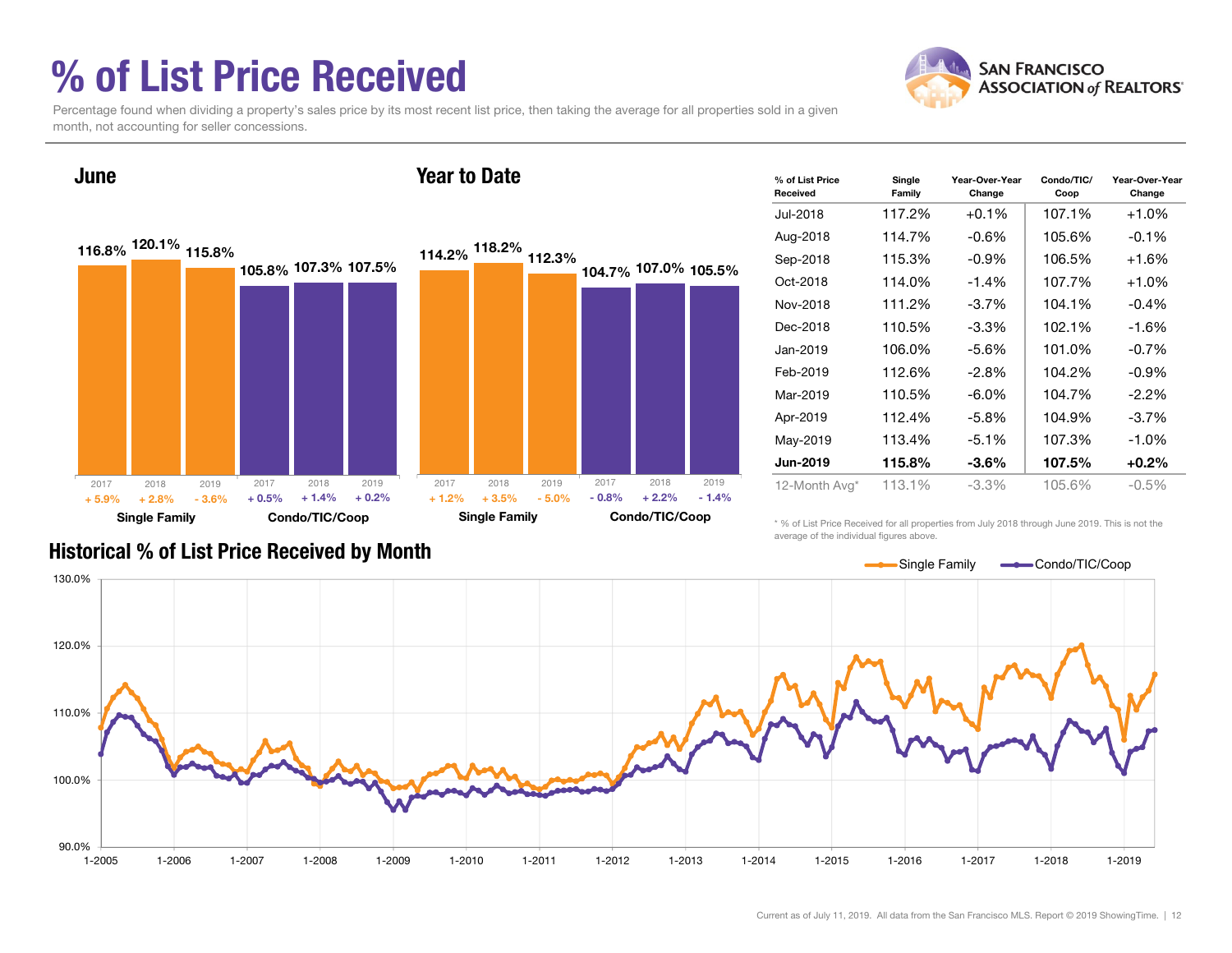# Housing Affordability Ratio

**SAN FRANCISCO ASSOCIATION of REALTORS'** 

This index measures housing affordability for the region. For example, an index of 120 means the median household income is 120% of what is necessary to qualify for the median-priced home under prevailing interest rates. A higher number means greater affordability.



### 5330473148Single Family Condo/TIC/Coop 2018 2019  $\%$  - 18.9% + 3.3% - 5.4%  $+3.3\%$   $-5.4\%$   $-11.3\%$   $+2.1\%$ 20172018 2019

| <b>Affordability Ratio</b> | Single<br>Family | Year-Over-Year<br>Change | Condo/TIC/<br>Coop | Year-Over-Year<br>Change |
|----------------------------|------------------|--------------------------|--------------------|--------------------------|
| Jul-2018                   | 30               | $-18.9%$                 | 49                 | -5.8%                    |
| Aug-2018                   | 31               | $-18.4%$                 | 45                 | $-13.5%$                 |
| Sep-2018                   | 31               | $-20.5%$                 | 47                 | $-14.5%$                 |
| Oct-2018                   | 28               | $-12.5%$                 | 41                 | $-21.2%$                 |
| Nov-2018                   | 32               | $-8.6\%$                 | 43                 | $-12.2%$                 |
| Dec-2018                   | 33               | $-5.7\%$                 | 48                 | $-9.4%$                  |
| Jan-2019                   | 35               | $-5.4%$                  | 54                 | $+3.8%$                  |
| Feb-2019                   | 33               | $+13.8\%$                | 51                 | -3.8%                    |
| Mar-2019                   | 30               | +3.4%                    | 46                 | $0.0\%$                  |
| Apr-2019                   | 31               | +6.9%                    | 48                 | $+6.7%$                  |
| May-2019                   | 30               | $0.0\%$                  | 47                 | $+6.8\%$                 |
| <b>Jun-2019</b>            | 29               | $-3.3%$                  | 45                 | $-6.3\%$                 |
| 12-Month Avg*              | 31               | $-13.3%$                 | 33                 | $-10.1%$                 |

Historical Housing Affordability Ratio by Month

\* Affordability Ratio for all properties from July 2018 through June 2019. This is not the average of the individual figures above.

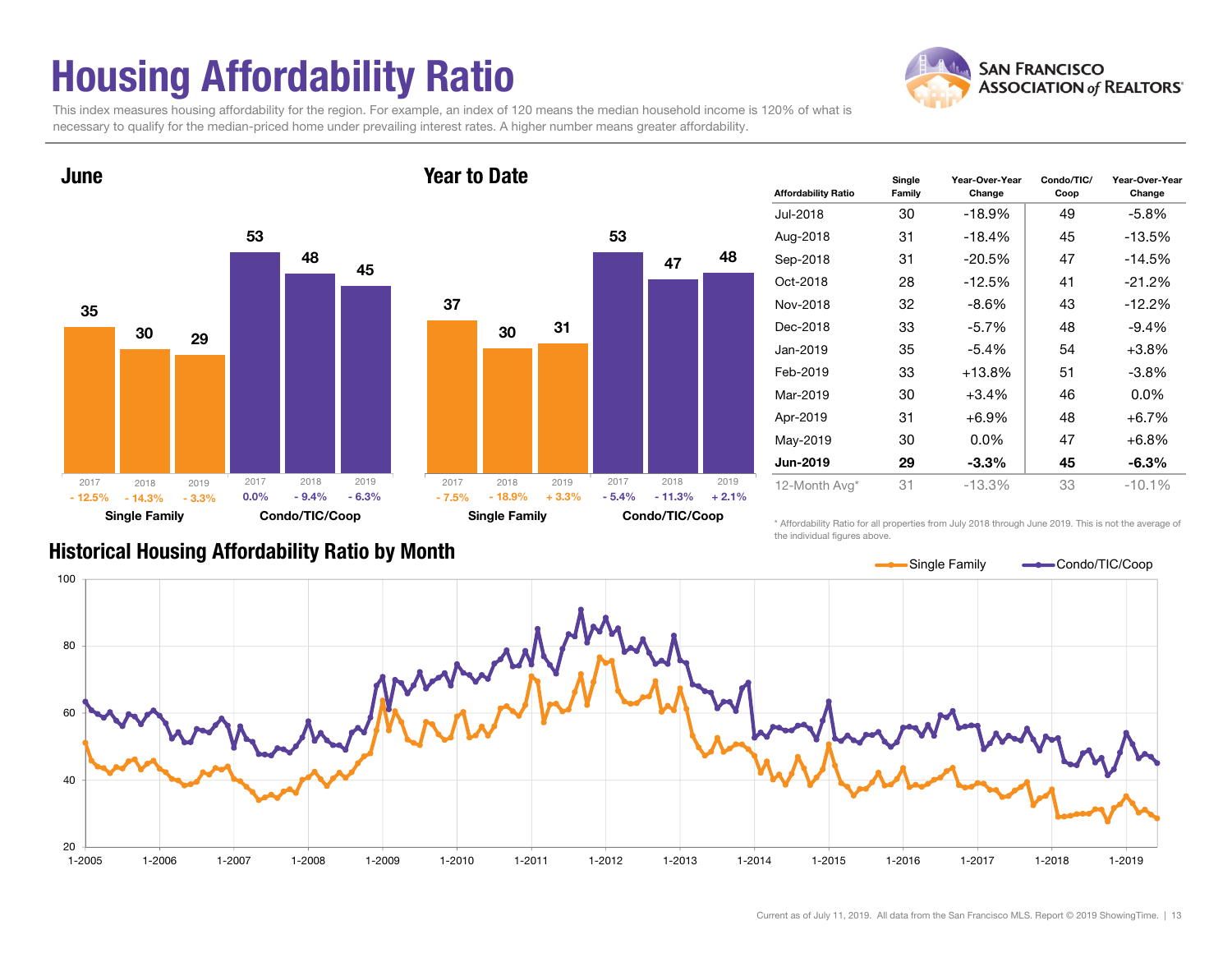### Months Supply of Inventory



Condo/TIC/

Year-Over-Year

The inventory of homes for sale at the end of a given month, divided by the average monthly pending sales from the last 12 months.



| <b>Months Supply</b> | ----<br>Family   | Change    | Coop | Change   |  |  |
|----------------------|------------------|-----------|------|----------|--|--|
| Jul-2018             | 2.4              | $+14.3%$  | 2.6  | $0.0\%$  |  |  |
| Aug-2018             | 2.6              | $+30.0%$  | 2.6  | $0.0\%$  |  |  |
| Sep-2018             | 3.2              | +39.1%    | 3.3  | $+3.1%$  |  |  |
| Oct-2018             | 2.9              | $+38.1%$  | 3.3  | $+17.9%$ |  |  |
| Nov-2018             | 2.5              | $+47.1%$  | 2.8  | $+12.0%$ |  |  |
| Dec-2018             | 1.7              | $+41.7%$  | 2.0  | +17.6%   |  |  |
| Jan-2019             | 2.4              | $+41.2%$  | 2.8  | $+16.7%$ |  |  |
| Feb-2019             | 2.4              | $+33.3%$  | 2.9  | $+7.4%$  |  |  |
| Mar-2019             | 2.4              | +14.3%    | 2.8  | $+7.7%$  |  |  |
| Apr-2019             | 2.4              | +4.3%     | 2.8  | $0.0\%$  |  |  |
| May-2019             | $2.2\phantom{0}$ | +4.8%     | 2.6  | $-10.3%$ |  |  |
| <b>Jun-2019</b>      | 2.0              | $-13.0\%$ | 2.3  | $-17.9%$ |  |  |
| 12-Month Avg*        | 2.4              | $+23.4%$  | 2.7  | $+3.8%$  |  |  |

Year-Over-Year

**Single** 

### Historical Months Supply of Inventory by Month

\* Months Supply for all properties from July 2018 through June 2019. This is not the average of the individual figures above.

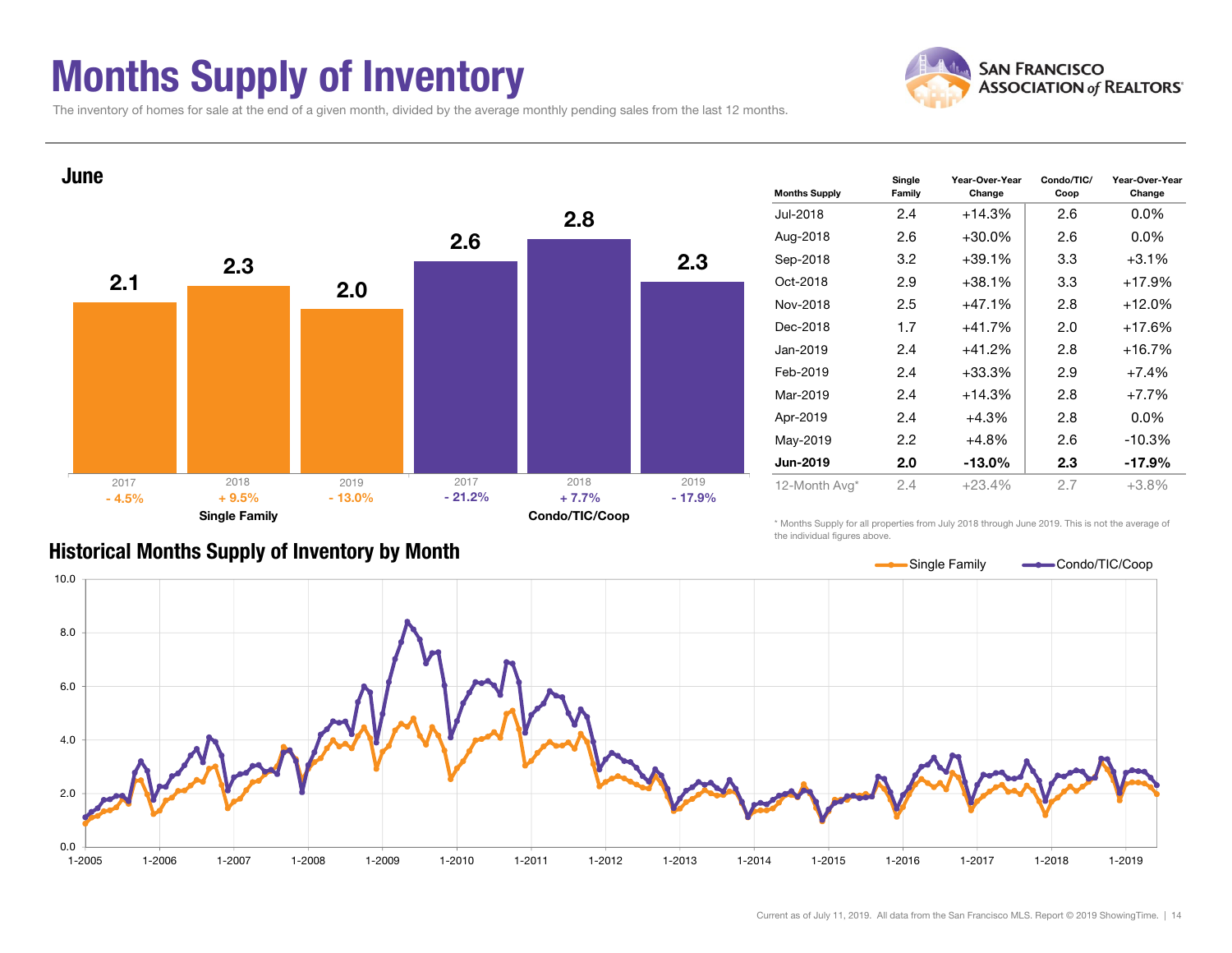### All Properties Activity Overview

Key metrics by report month and for year-to-date (YTD) starting from the first of the year.